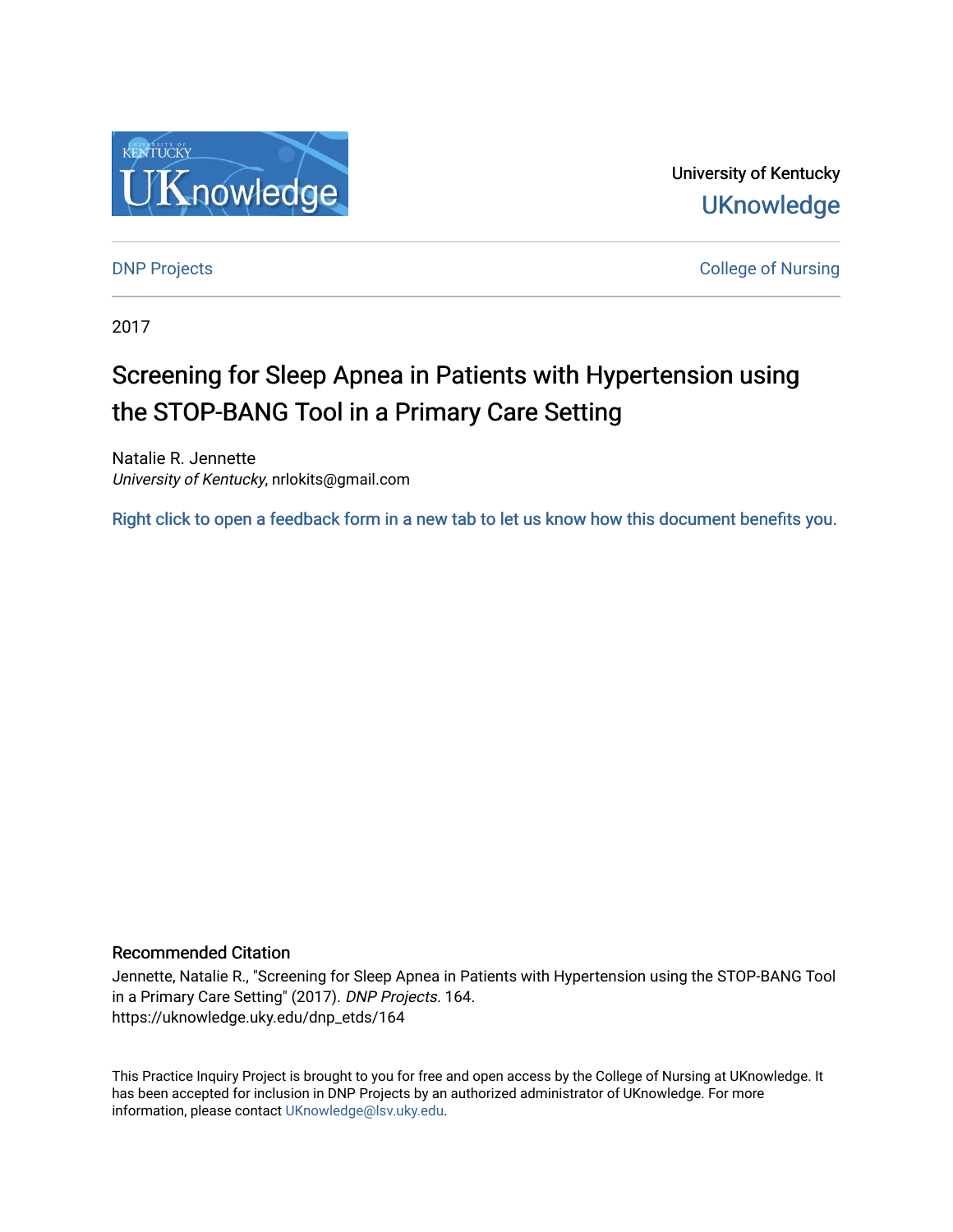Final DNP Project Report

Screening for Sleep Apnea in Patients with Hypertension using the STOP-BANG Tool in a

Primary Care Setting

Natalie R. Jennette

University of Kentucky

College of Nursing

Fall 2017

Elizabeth G. Tovar, Ph.D., APRN – Committee Chair

Julianne Ossege, Ph.D., FNP-BC, FNAP – Committee Member

David Winslow, MD – Committee Member / Clinical Mentor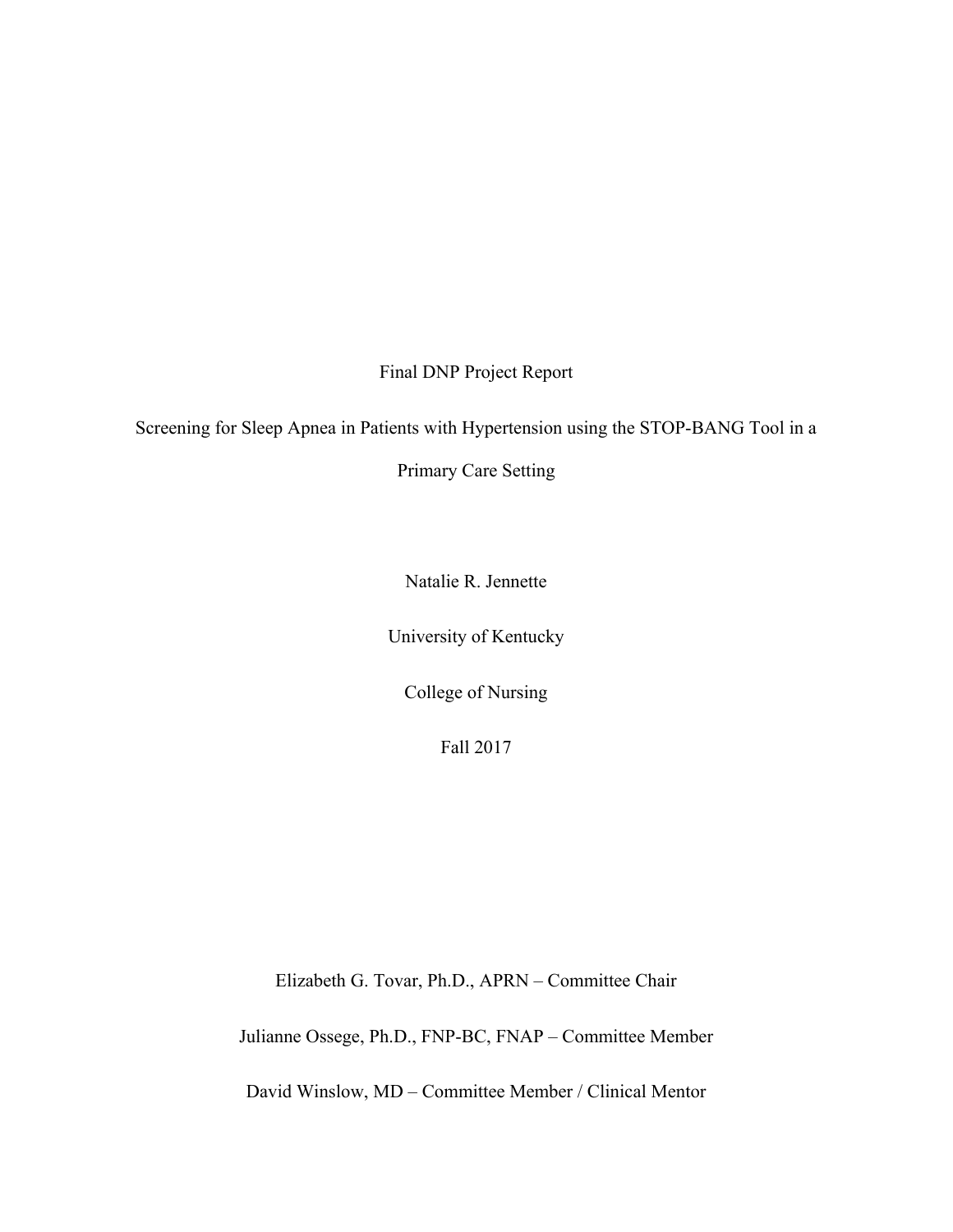# **Dedication**

 I dedicate my DNP project to my daughter Emily. I would not have started my DNP journey if it was not for her and after she passed away October 7, 2015, I knew that I was going to finish for her. She has been my motivation from the beginning and will always be my catalyst to continue on and provide healthcare to my patients in a way that they will never endure the hardships that we have. This is also for my daughter, Annabelle, to see that determination, perseverance and resiliency can help you overcome some of the hardest obstacles that we are faced with. We can get to where we want to go in life and no one can stop us. This is for my husband, Mike, who has been there pushing me when there was none left. You stayed by my side when all was taken from me. We have experienced some of the roughest waters that we could tread and hopefully, this is the start of what we deserve in life. This is for my mom, who has always encouraged me to further my education to the fullest extent and who always cheered me on along the way.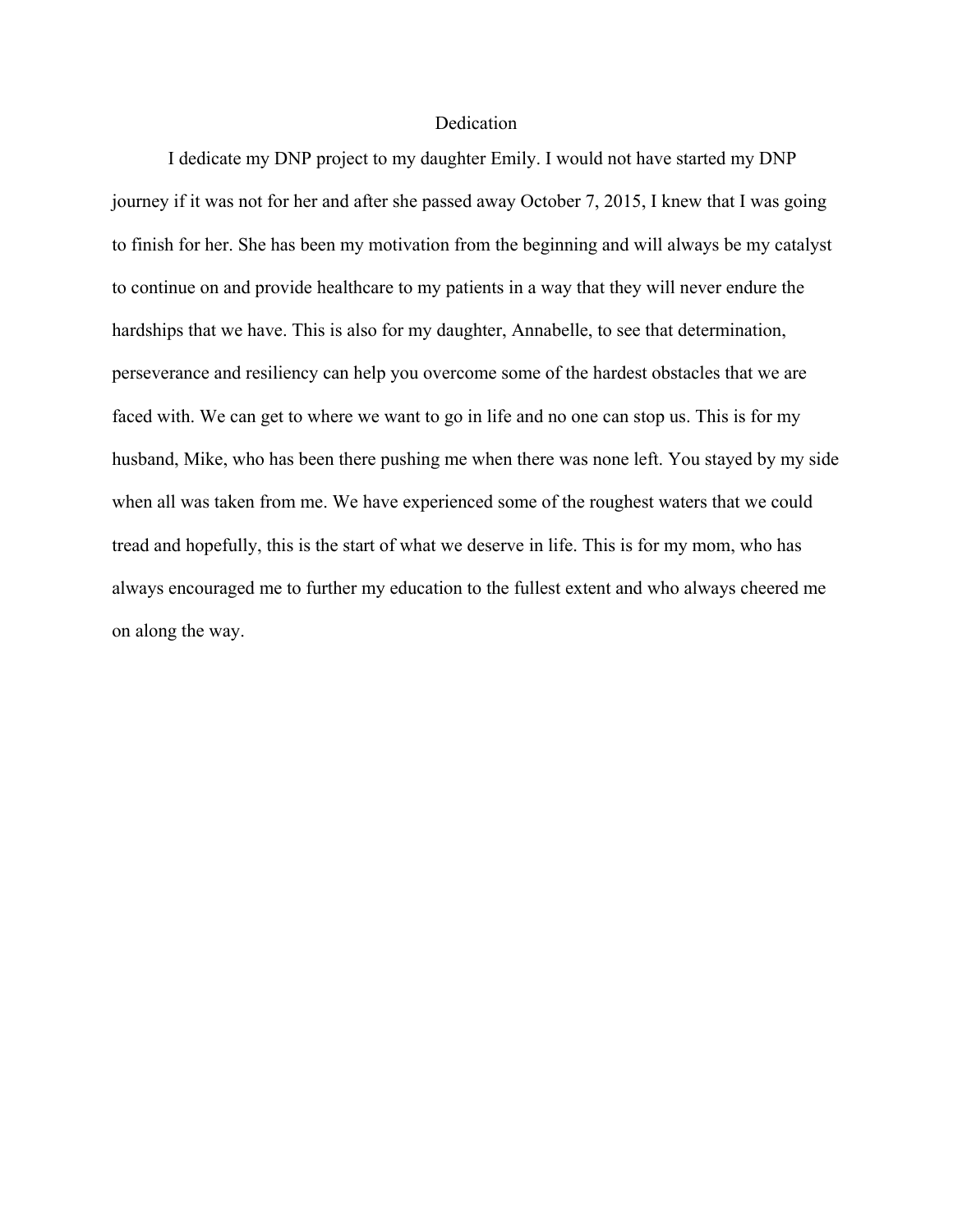#### Acknowledgement

 I would like to thank my advisor, Dr. Elizabeth Tovar, for guiding me through this program and for all of the motivation and understanding throughout. Your guidance and feedback through each of the steps to complete my doctoral degree were vital and most appreciated.

I would also like to thank Dr. Kim Tharp-Barrie for creating this program and being inventive in making opportunities available to nurses. There is no other way I would have financially been able to further my degree without a program like this. I also want to thank Ms. Betty Hayes for taking such great care of me and my fellow classmates in the entirety of this program. You truly are a blessing to me and I thank you for all of the conversation and time we got to spend together discussing school, life and everything in between. And a huge thank you to every student in my cohort that has shared the ups and downs of every step of the way with me. There have been so many tears and laughter that have occurred throughout these past three years. I could not have done it without each and every one that is in this group. The emotional support that we were able to show each other and to know someone else had it just as tough made it just a little bit easier. I also want to thank Amanda Wiggins (statistician) for your expertise when it came to looking at my data for my project. And finally, Norton Healthcare, for adopting a program such as this to allow people to reach their full potential. Norton Healthcare Scholarship Recipient: This Doctor of Nursing Practice project and program of study was fully funded through the University of Kentucky College of Nursing and Norton Healthcare academicpractice partnership.

iii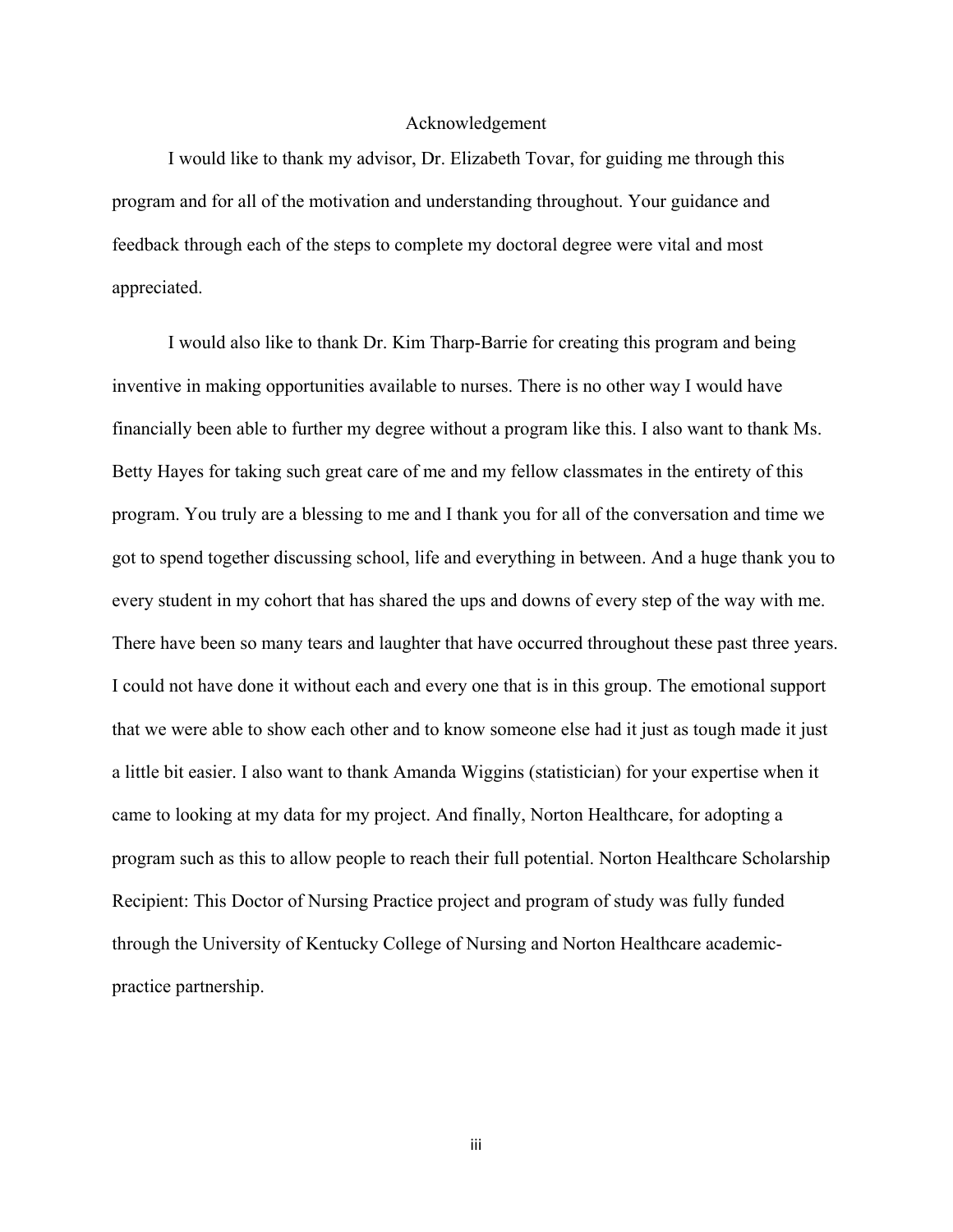# Table of Contents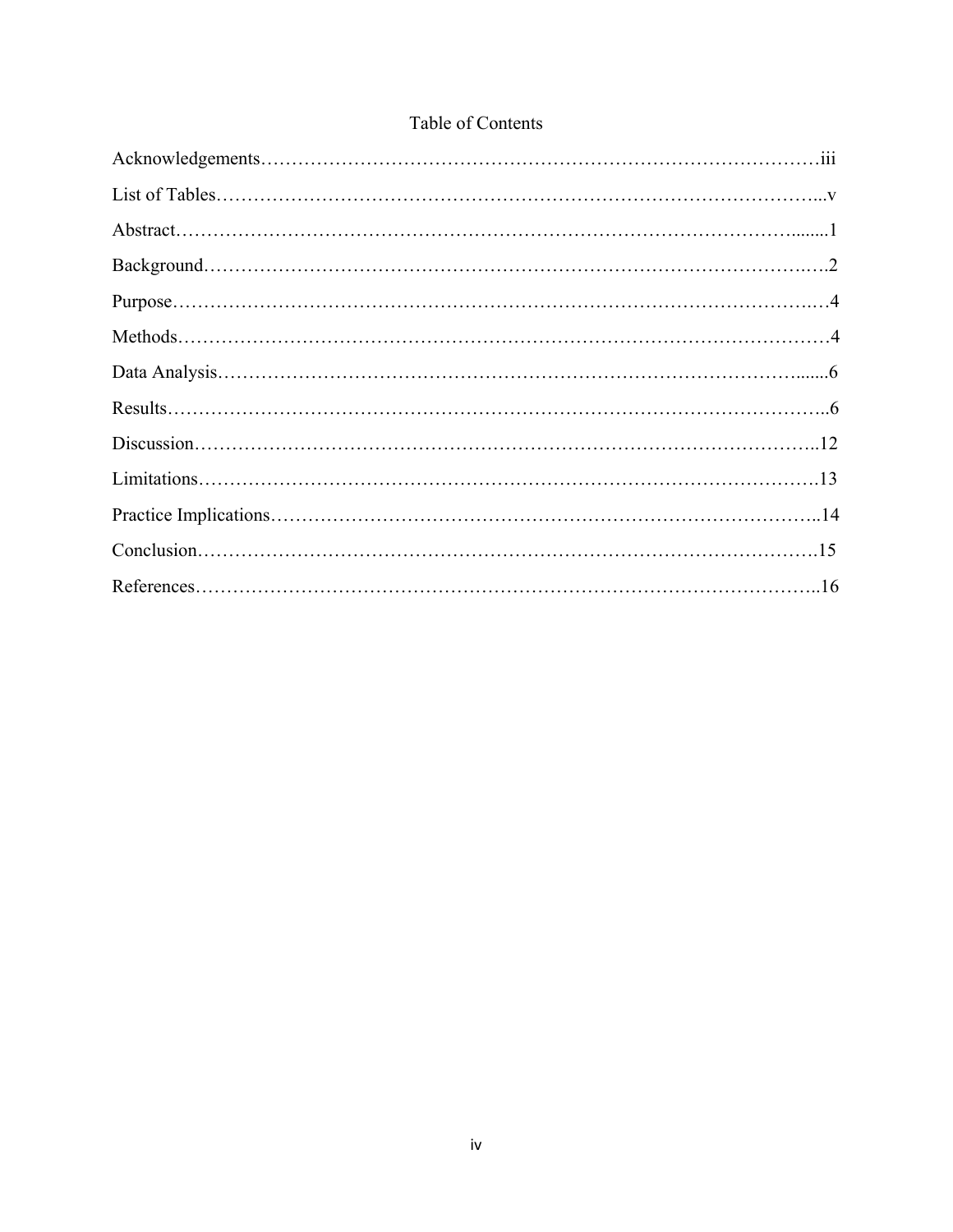# List of Tables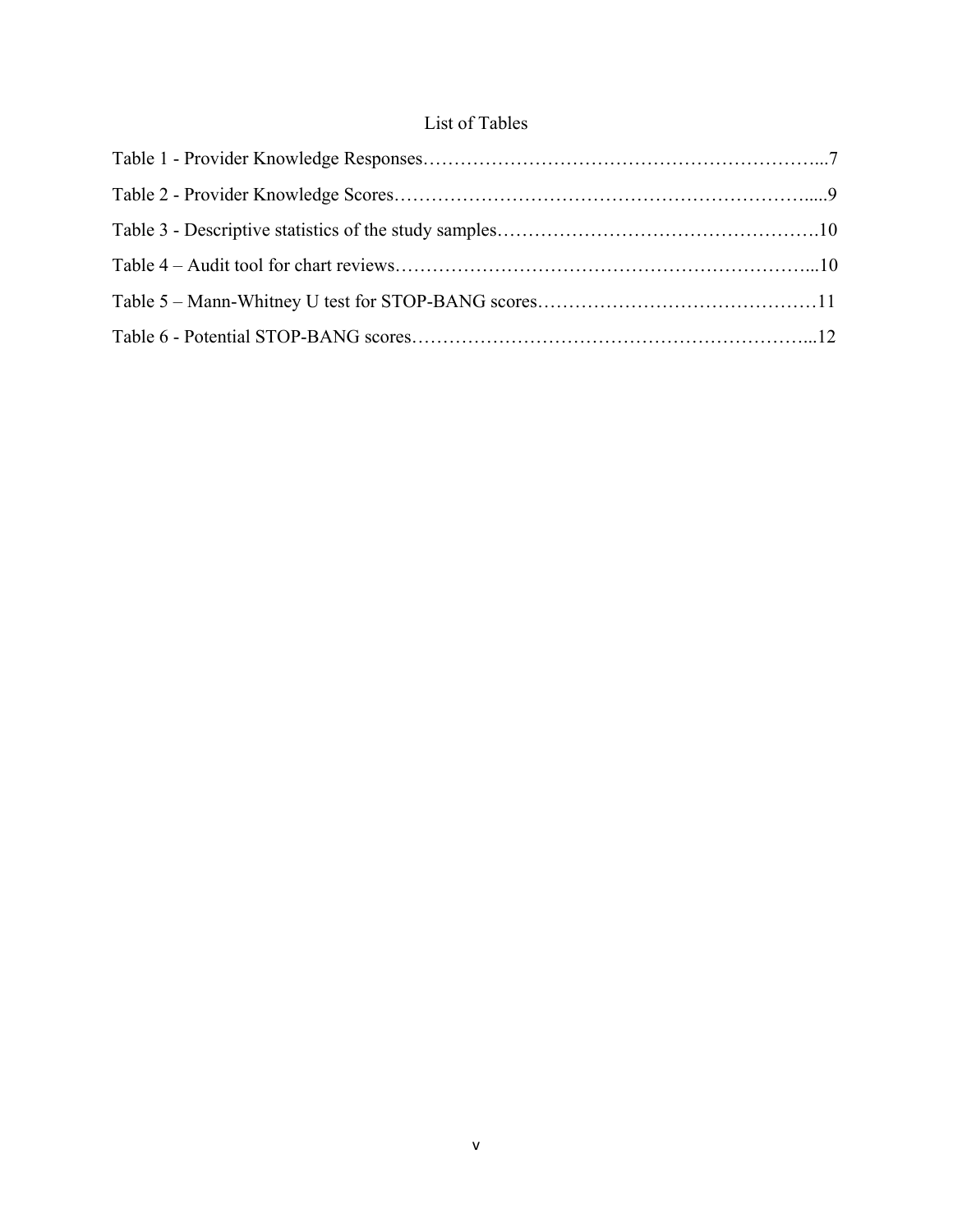#### **Abstract**

Obstructive sleep apnea (OSA) is a common cause of high blood pressure but often undetected in patients with hypertension. Screening tools for OSA exist but are underutilized. This project aimed to identify current practices and perceptions related to screening for OSA in patients with hypertension and improve primary care provider knowledge of OSA and screening rates using the STOP-BANG screening tool. The providers acknowledged the importance of screening patients with hypertension but there was no increase in screening after education was provided. Effective screening tools exist but effective strategies to bring this evidence to practice need to be explored further.

Keywords: Obstructive sleep apnea, STOP-BANG, hypertension, screening tools, primary care.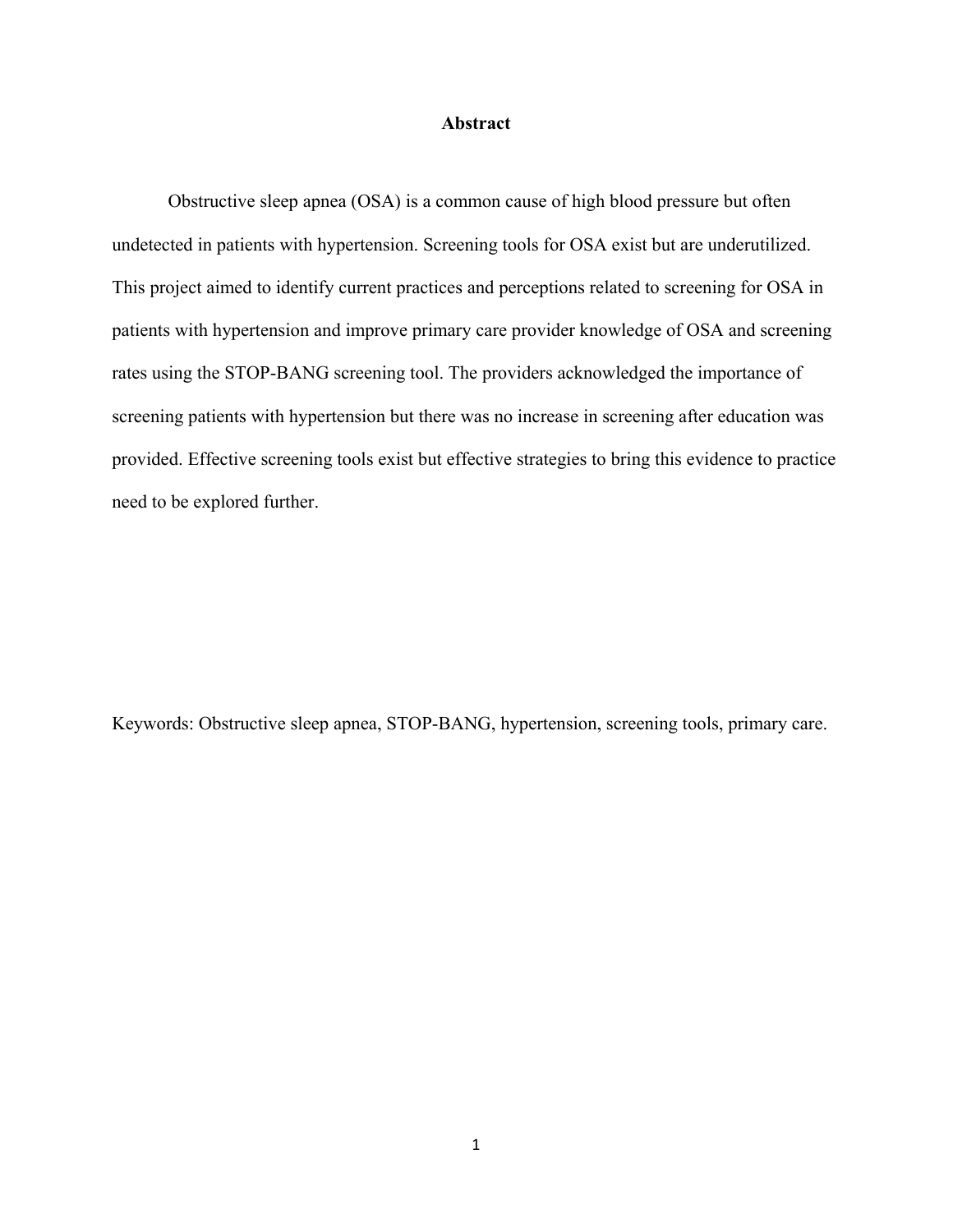Screening Patients with Hypertension for Sleep Apnea using the STOP-BANG Screening Tool in a Primary Care Setting

#### **Introduction**

 It is estimated that 22 million Americans suffer from sleep apnea, with as much as 80 percent of cases of moderate and severe obstructive sleep apnea being undiagnosed (American Sleep Apnea Association, 2015). One screening tool that should be considered in the primary care office is the STOP-BANG screening tool that would elicit potential patients who are suffering from sleep apnea. Sleep apnea can exacerbate many cardiovascular and cerebrovascular conditions and cause events such as myocardial infarction and stroke. Nurse practitioners should be aware of the potential consequences of undiagnosed sleep apnea and the ramifications that could occur. Sleep apnea is a secondary cause of hypertension and often goes undetected. STOP-BANG is an evidence-based screening tool that is brief and easy to use in a primary care setting.

## **Background**

 Sleep apnea is defined as a common sleep disorder characterized by repetitive episodes of apnea and hypopnea during sleep (Chung F., Yang, Y., & Liao, P., 2013). This condition is a common disorder that increases the risk for high blood pressure, heart attack, stroke, arrhythmias, heart failure, obesity, and diabetes (NIH, 2012). Obstructive sleep apnea is a secondary cause of hypertension, and is directly related to target-organ damage and increased markers of atherosclerosis (Drager, L., et al. 2016). According to the CDC, 1 in 3 Americans, or about 75 million individuals, suffer from hypertension. Kentucky has numbers consistent with the national average and hypertension rates have continued to rise since 1996 (CDC, 2013). This equates to a healthcare expenditure of \$48.6 billion dollars annually (CDC, 2016). Additionally,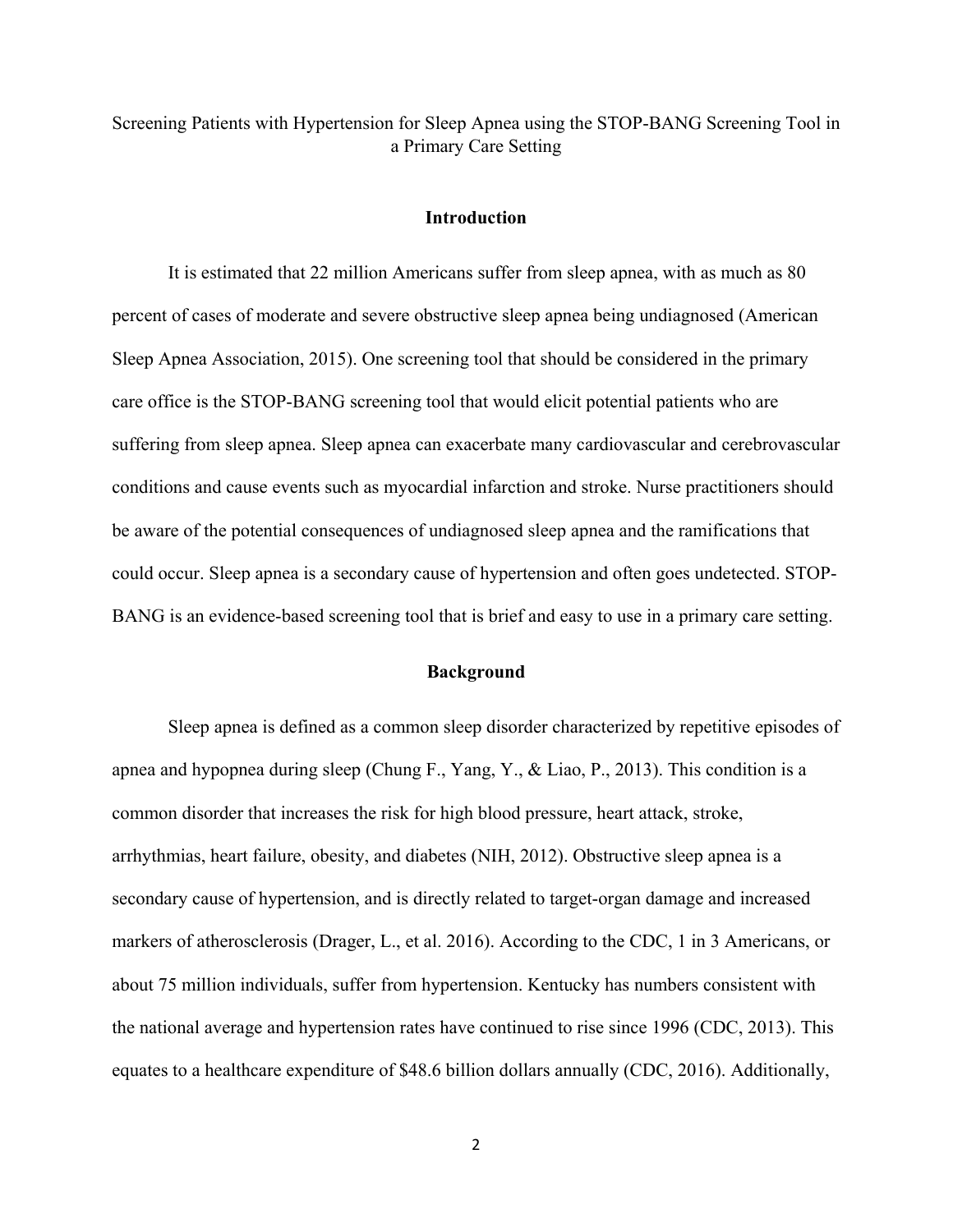Kentucky alone reported in 2009 that 34.9% of adults report insufficient sleep fourteen out of thirty days per month (CDC, 2016).

An estimated 50% of patients with hypertension have concomitant OSA (Konecny, T., Kara, T., Somers, V.K. 2014). The mechanism of action that occurs is that an apneic episode produces surges in systolic and diastolic pressure that keep mean blood pressure levels elevated at night. These increases in pressure can also remain present during the daytime (Dopp, J.M., Reichmuth, K.J., Morgan, B.J., 2007). With 75 million Americans with hypertension and half of them having OSA, this means that there are about 37.5 million patients with sleep apnea. If 80% are undiagnosed then there are approximately 30 million patients that are not being treated for their sleep apnea.

Screening tools exist to help detect sleep apnea but are often not used. The STOP-BANG screening tool, originally developed for use in the surgical setting, is one example of an assessment tool that is useful for detection of sleep apnea problems (Chung F., Yang, Y., & Liao, P., 2013. Although developed for surgical patients, studies have demonstrated that this tool is effective in primary care as well (Keshava, K., et al. 2014).The STOP-BANG screening tool has a sensitivity of 87 percent. (Silva, G., et al., 2011). Studies have demonstrated that a STOP-BANG score of 7 or higher was indicative of sleep apnea 100% of the time (Keshava, K., et al., 2014). The eight-part questionnaire has a dichotomous answer of yes or no that allows for ease in scoring and determining the risk of each patient after administration. The questions are easily remembered with the mnemonic STOP-BANG which stands for snoring, tired, observed apnea, pressure or hypertension, BMI, age, neck circumference, and gender. In the primary care setting where time is limited, evidence supports the effectiveness and efficiency of this tool in driving the direction of care.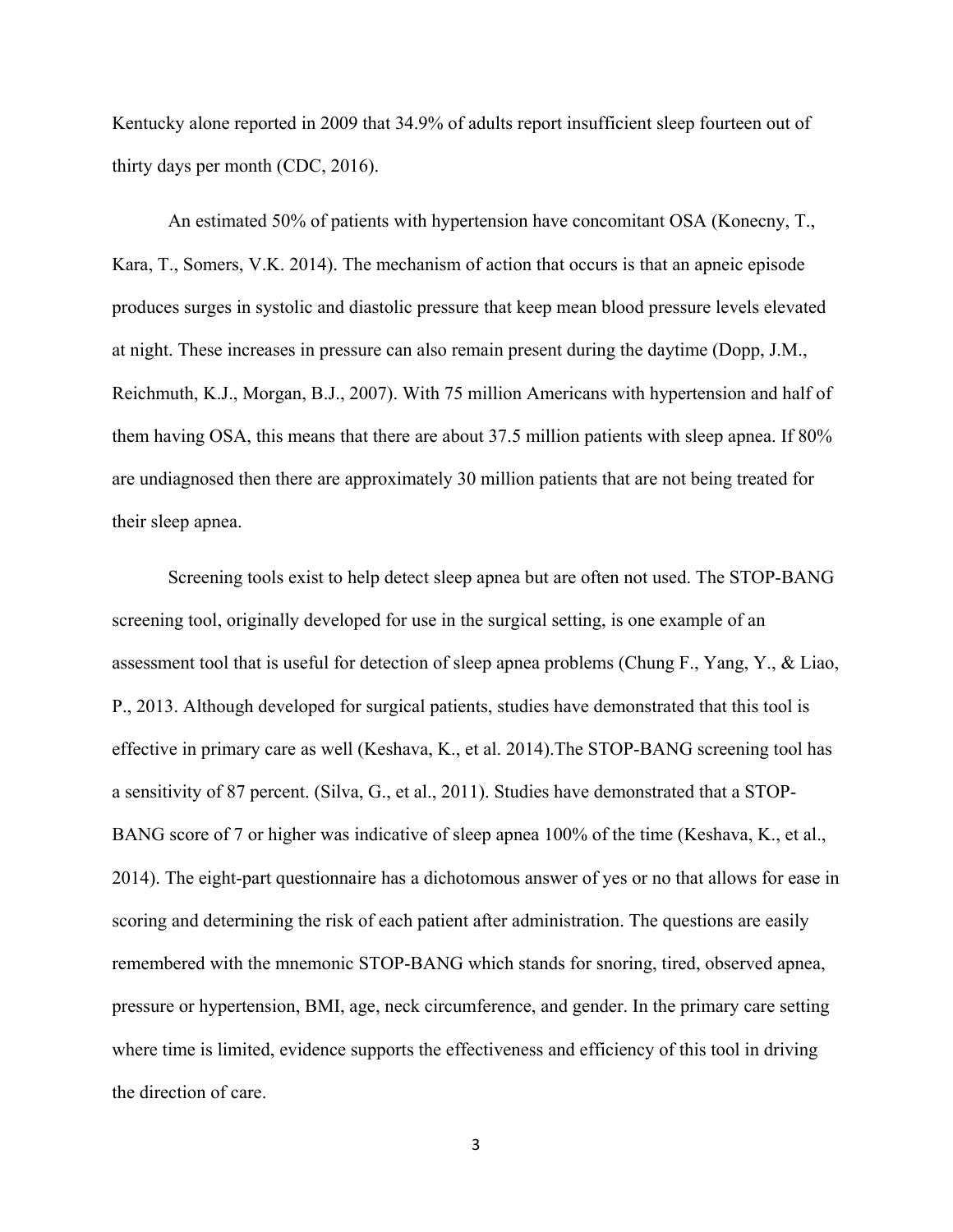In spite of the evidence that exists, sleep apnea still remains an underdiagnosed and undertreated problem, leading to significant consequences. Due to the alarming statistics surrounding sleep apnea and its relation to hypertension, it is clear that an emphasis should be placed on screening patients so that the appropriate care can be administered. By implementation of the STOP-BANG screening tool for patients with hypertension, providers can improve health outcomes through the detection of an underlying disorder and may be able to reduce patient morbidity and mortality.

#### **Purpose**

 The purpose of this study was to assess baseline practices related to screening for obstructive sleep apnea (OSA) among adult patients with hypertension in a primary care setting. Furthermore, the purpose was to educate providers about sleep apnea and the STOP-BANG screening tool and to evaluate subsequent changes in knowledge and screening rates.

# **Methods**

This pilot study was a quasi-experimental study to assess the feasibility of methods and initial effects of the intervention to improve screening for OSA among patients diagnosed with hypertension. Institutional review board approval was obtained.

Setting and Sample: This study took place in a Norton Healthcare primary care setting in Louisville, Kentucky. There were three sample groups. First, there was the pre-implementation patient chart group. A power analysis concluded that the point of reaching saturation would be 100 charts. Inclusion criteria for the pre-implementation charts were that the patient was between the ages of 18 and 70 years old and had been treated for hypertension or an ICD 10 code I10 by any of the providers in the specific office chosen. Next, 100 charts were randomly selected using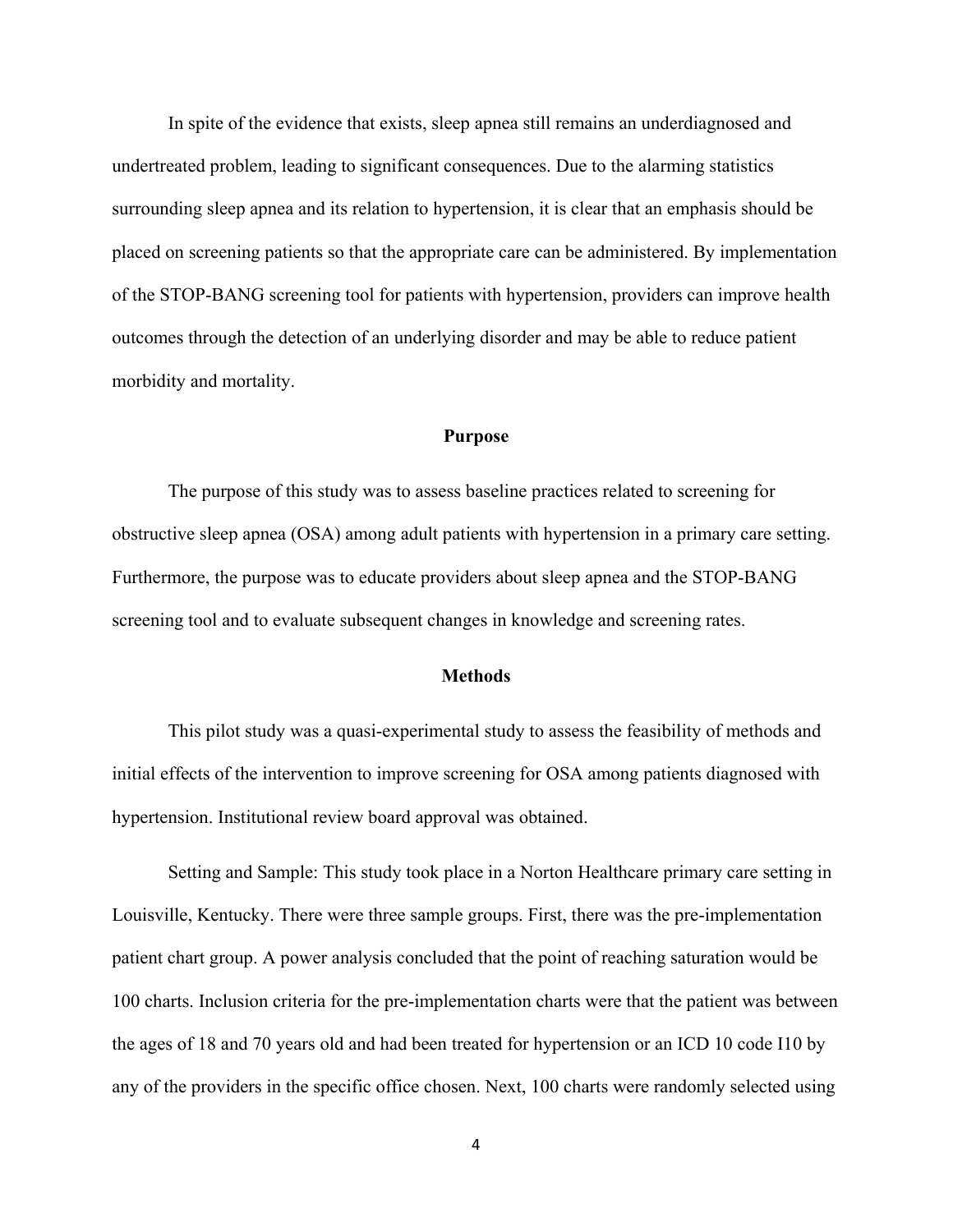a random number generator in Excel. These charts were dated between January 1, 2016, and December 31, 2016. Secondly, there was a group of providers that voluntarily participated and were consented to be a part of the study. Providers were eligible based on being physicians, nurse practitioners or physician assistants employed in the chosen setting. These providers delivered care to patients with hypertension and were willing to receive education on the STOP-BANG screening tool and utilize the tool in their practice. This educational intervention occurred on May 31, 2017. Lastly, for the post-implementation phase, patients charts for review were chosen based on being a patient of one of the consented providers and had an office visit for hypertension or an ICD 10 code I10 and were between the ages 18 to 70. The random number generator in Excel randomly selected 100 patients' charts to be reviewed. The charts were reviewed after the conclusion of the 3 month period between June 1, 2017, and August 30, 2017.

Procedures: To conduct a needs assessment, a retrospective chart review was completed to assess the selected office providers' current practices in regards to a screening of patients with hypertension for OSA. Providers were given a questionnaire to complete that elicited their current knowledge and perceptions regarding sleep apnea and the use of sleep apnea screening tools. This survey included 4 multiple choice questions to test their knowledge and 13 Likertstyle questions to assess their perceptions, current practices, and barriers revolving around sleep apnea. Next, the study was explained and education was given to the participating providers in a face to face manner. This education included information on how to administer and score the STOP-BANG tool and what criteria warranted a referral for polysomnography. Participants were encouraged to use the tool and were informed that a retrospective chart review would be conducted at the conclusion of the three-month implementation phase. During implementation, consented providers conducted visits with their normal patient population and when a patient met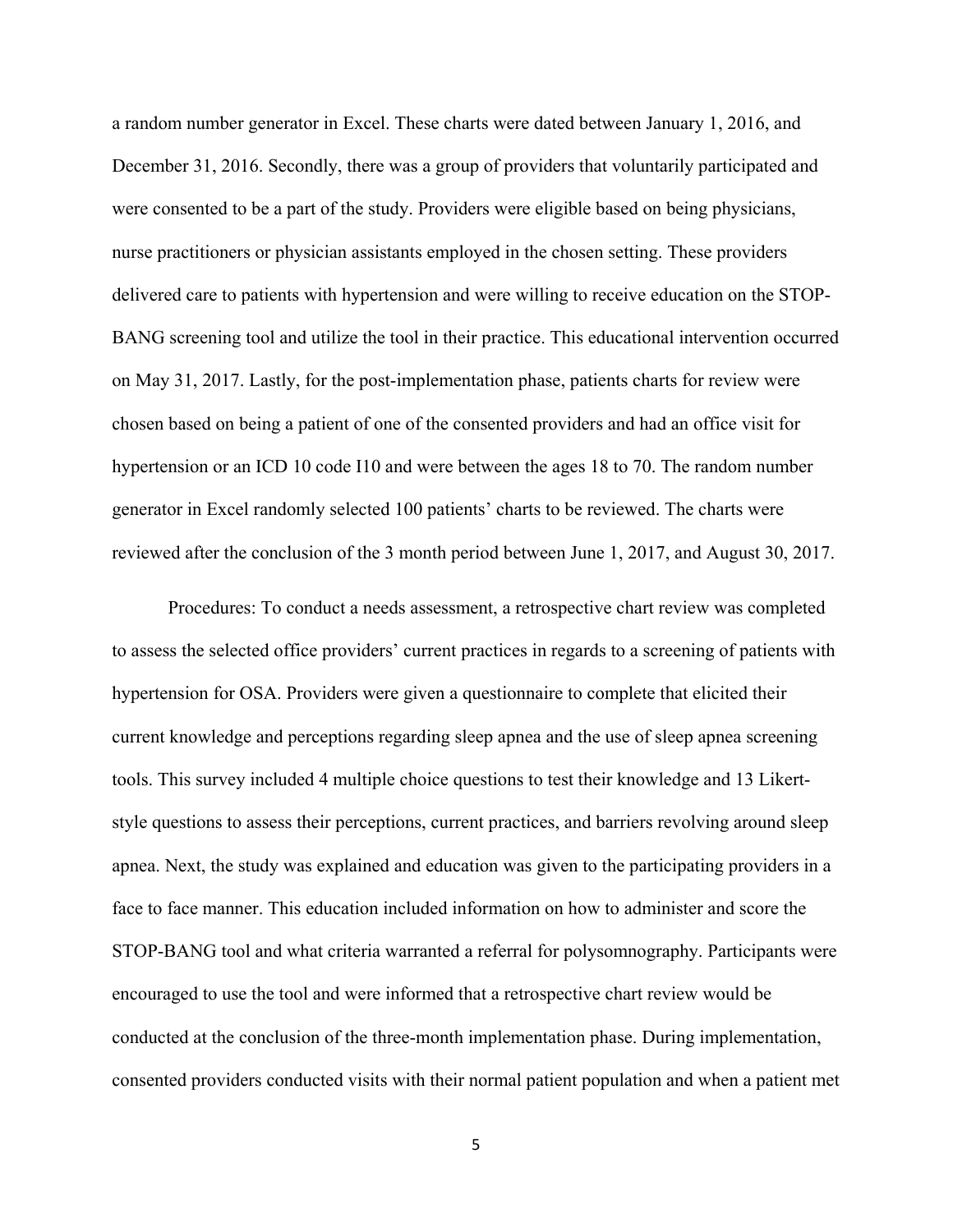the inclusion criteria they were to use the STOP-BANG screening tool to assess for sleep apnea. The STOP-BANG tool was printed on paper and supplied for providers to score their patients and the medical assistant scanned the form into the EMR. After the three-month timeframe was complete, a retrospective chart review was completed on the three consenting providers and their patients that were seen for hypertension. Audit tools were used in both chart reviews to ensure consistency. At the conclusion of the study, the providers were provided with a post-survey that was replicated from the pre-implementation survey to assess their knowledge and perceptions after the implementation concluded.

#### **Data Analysis**

A descriptive statistical analysis was performed. For the demographic information, the means and standard deviations were reported for the age and BMI, while frequency distribution was reported for the gender of the patients included in the charts reviewed. Pearson's chi-squared test and the Fisher's exact test were used to test for associations among categorical variables. The Mann-Whitney U test was performed to test for differences in the potential STOP-BANG scores between the pre and post cohorts because they were skewed. Statistical analyses were done using the SPSS program with an alpha level of 0.05 throughout.

# **Results**

There were eight possible provider candidates and all were approached. Seven providers were physicians and one was a physician assistant. There were six providers that were female and two male providers. Three providers consented to take part in the study, two male providers, and one female provider, while five female providers declined. The three providers were all physicians with experience ranging from 6-26 years. The pre and post provider questionnaires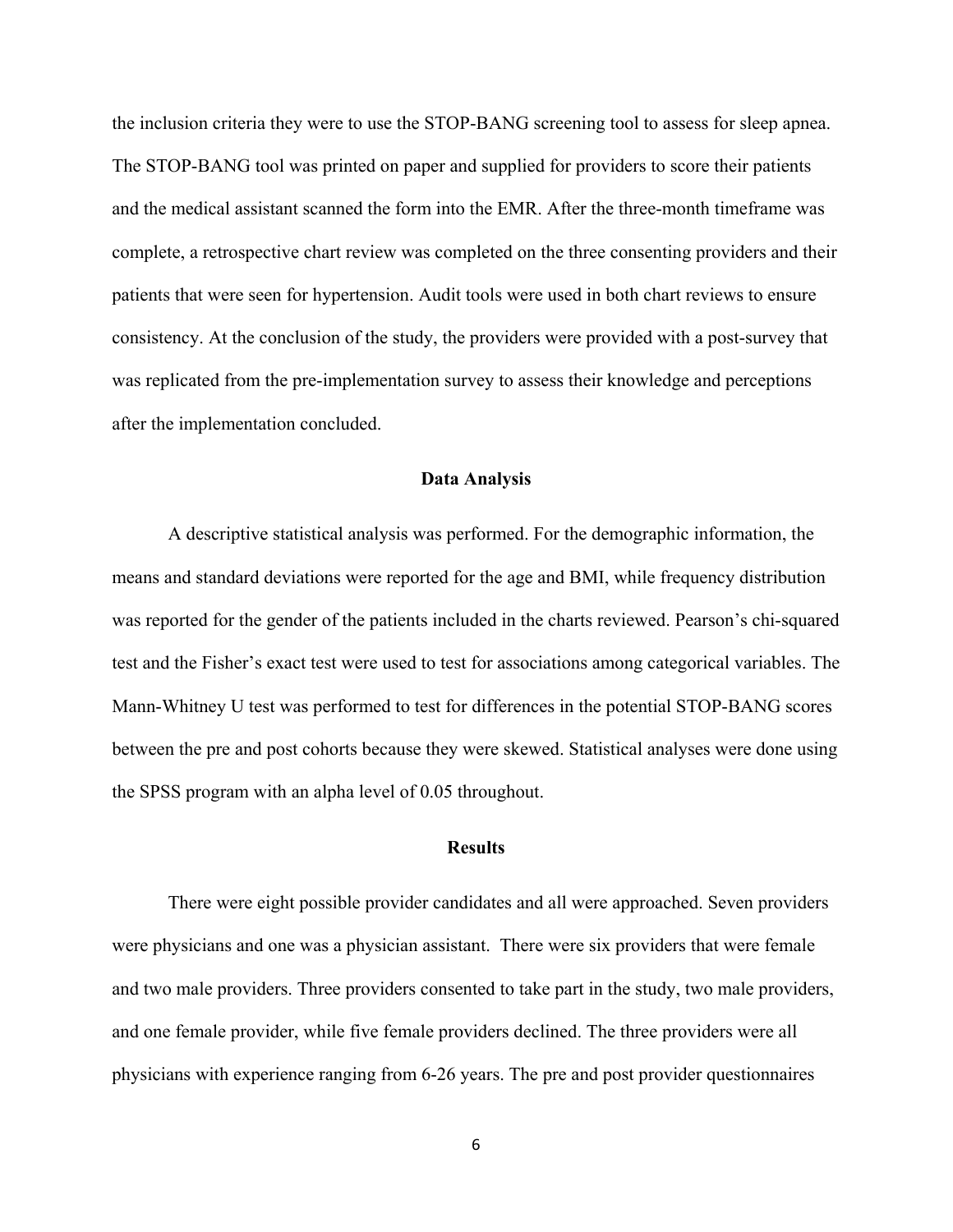were given to the three participating providers. The first four questions assessed the knowledge of the providers and information about sleep apnea as well as the STOP-BANG tool (see Table 1). For the first question, there was a deficit of knowledge about the undiagnosed patients as none of the providers answered correctly. In the post phase, only one provider was able to retain information that was taught in the educational intervention. The physiology behind how sleep apnea and hypertension were related elicited a correct response from all providers in the preintervention phase but was changed in the post phase as one respondent answered incorrectly. There was an increase of knowledge observed in question three. All providers were able to correctly answer the question about scoring the STOP-BANG tool in the pre and post implementation phases. Overall, the average score for all of the providers increased by 8.34%. Two of the providers increased their knowledge while one provider's knowledge decreased and potentially was not able to retain information from the educational intervention (see Table 2).

| Table 1. Provider Knowledge Responses |
|---------------------------------------|
|---------------------------------------|

| Questions              | Pre Response | Post Response |
|------------------------|--------------|---------------|
| About what<br>1.       |              |               |
| percentage of patients |              |               |
| with OSA remain        |              |               |
| undiagnosed?           |              |               |
| a. 20%                 |              | 1/3           |
| 40%<br>b.              |              | 1/3           |
| 60%<br>c.              | 3/3          |               |
| 80%<br>d.              |              | 1/3           |
| 2. When patients have  |              |               |
| apneic episodes this   |              |               |
| causes                 |              |               |
| <b>Blood</b><br>a.     |              | 1/3           |
| pressures to           |              |               |
| surge only at          |              |               |
| night time.            |              |               |
| <b>Blood</b><br>b.     | 3/3          | 2/3           |
| pressures to           |              |               |
| surge which            |              |               |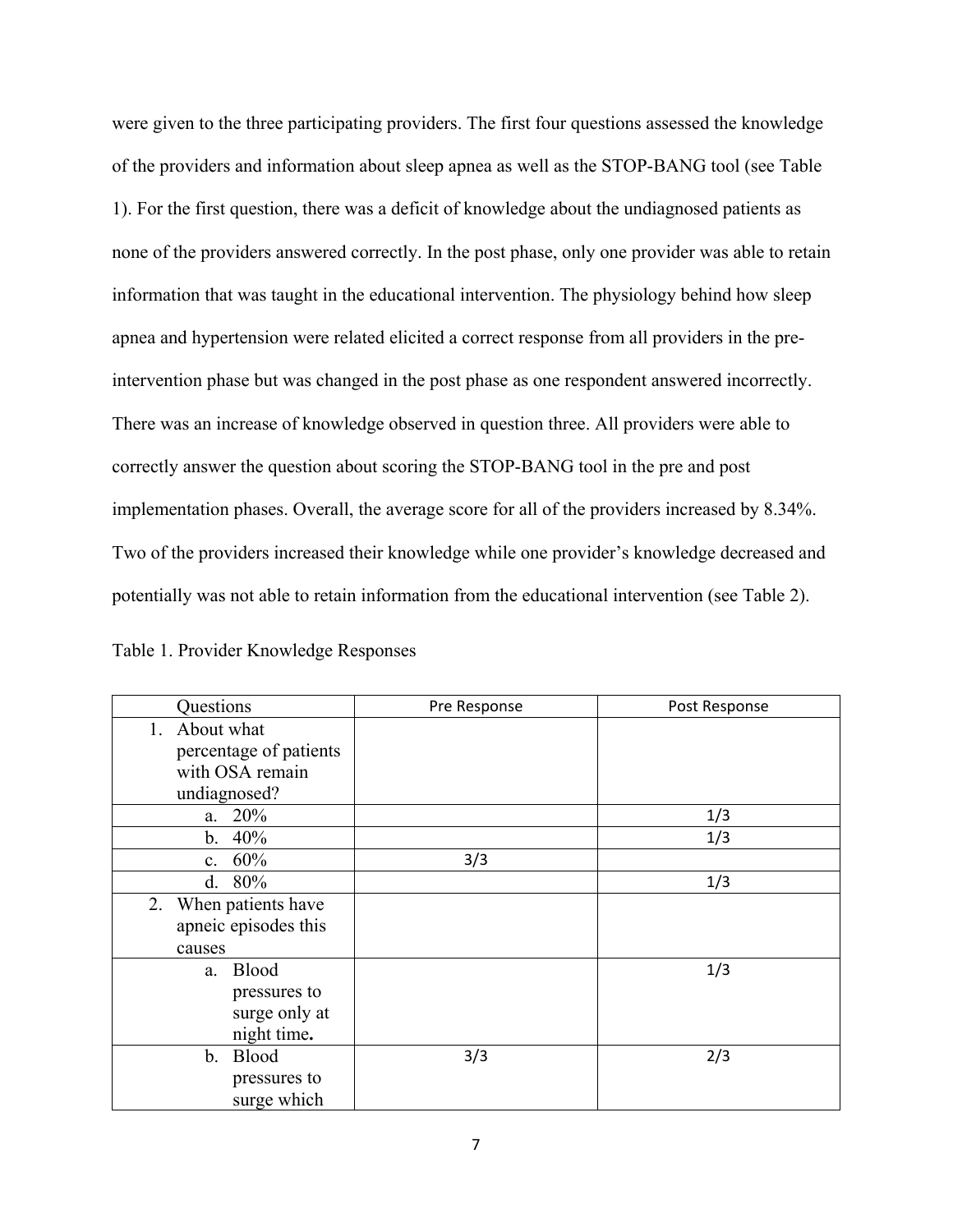| continues to be<br>apparent<br>during the<br>daytime. |     |     |
|-------------------------------------------------------|-----|-----|
| Blood<br>$c_{\cdot}$                                  |     |     |
| pressures to                                          |     |     |
| surge only                                            |     |     |
| during the                                            |     |     |
| daytime.                                              |     |     |
| d. Nothing                                            |     |     |
| happens to                                            |     |     |
| blood                                                 |     |     |
| pressure.                                             |     |     |
| $\overline{3}$ .<br>The letter "O" in                 |     |     |
| STOP-BANG stands                                      |     |     |
| for?                                                  |     |     |
| Overweight<br>a.                                      |     | 1/3 |
| b. Obese                                              | 2/3 |     |
| Over the age<br>c.                                    |     |     |
| of 50                                                 |     |     |
| d. Observed                                           | 1/3 | 2/3 |
| apnea                                                 |     |     |
| 4. A score of 4 on the                                |     |     |
| <b>STOP-BANG</b>                                      |     |     |
| screening tool                                        |     |     |
| suggests?                                             |     |     |
| No Risk of<br>a.                                      |     |     |
| <b>OSA</b>                                            |     |     |
| b. Mild Risk of                                       |     |     |
| <b>OSA</b>                                            |     |     |
| c. Moderate Risk                                      | 3/3 | 3/3 |
| of OSA                                                |     |     |
| d. Severe Risk of                                     |     |     |
| <b>OSA</b>                                            |     |     |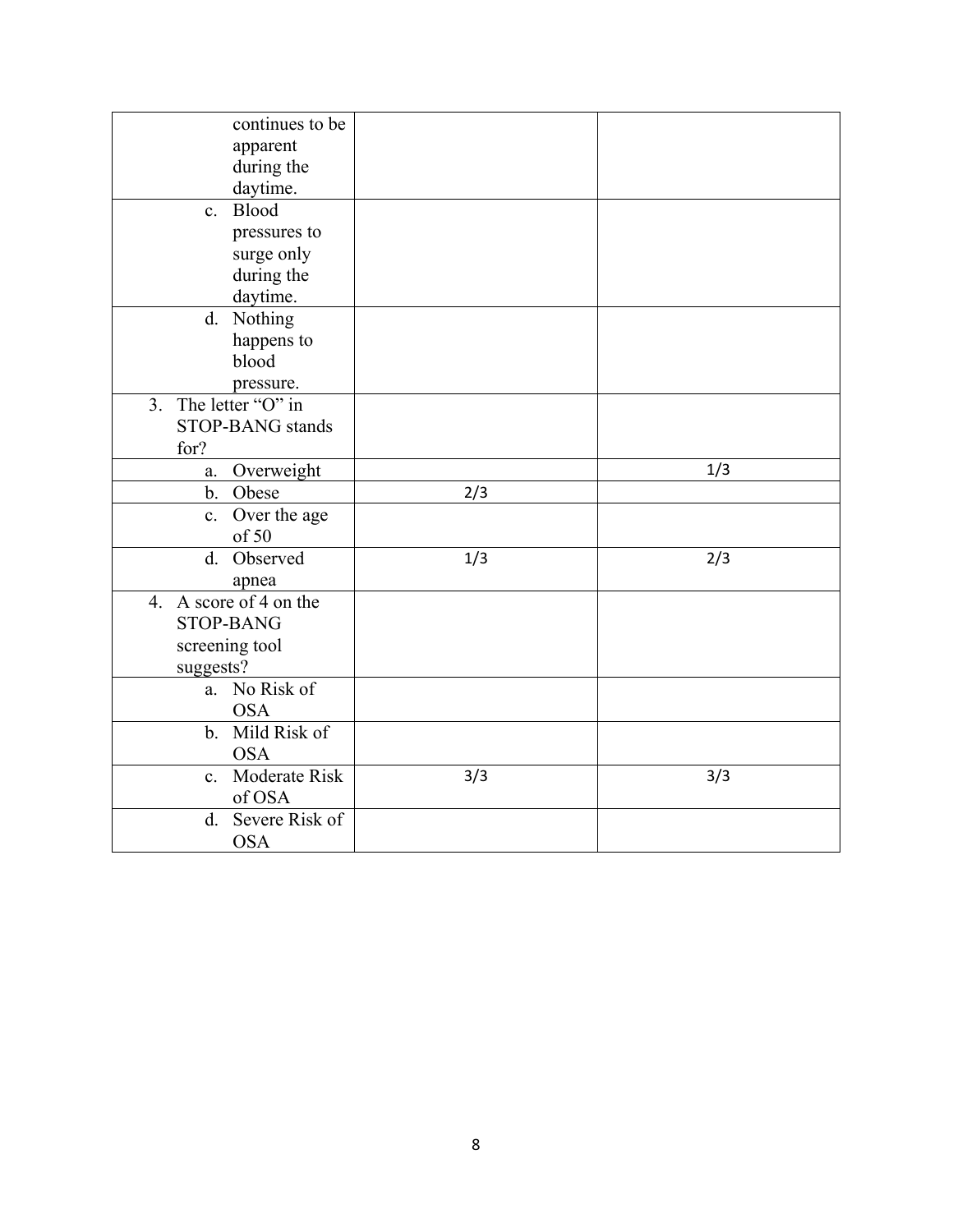| Providers | Pre Score | Post Score |
|-----------|-----------|------------|
|           | 75%       | 25%        |
|           | 50%       | 75%        |
|           | 50%       | 100%       |
| Averages  | 58.33%    | 66.67%     |

 The perceptions of providers were also assessed with a pre and post implementation survey that addressed their current perceptions, practices, and barriers to screening. All providers agreed and acknowledged that OSA has an impact on cerebrovascular and cardiovascular systems and that screening patients with hypertension is important. One provider changed in the post to agreeing that all patients with hypertension should be screened for OSA. In the preimplementation phase, one provider did not feel that there was a valid and reliable screening tool but this changed after the intervention. Again, all providers in the pre and post phases were comfortable with screening patients for OSA. In the pre-implementation, none of the providers reported using any screening tools and in the post self-reported an increase in the use of the STOP-BANG tool. Finally, perceptions of these three providers related to the reason screenings did not occur was simply that there was lack of clinical time to complete a screening most of the time. Non-compliance of patients and lack of reimbursement were also factors in why screenings did not occur.

 The demographic information from the charts that were reviewed were a part of the STOP-BANG screening tool and include age, gender, and BMI. In the pre-implementation group, there were 100 charts reviewed that met the inclusion criteria. The mean age was 58.5 years old (SD= 10.2) and 89% were females. The average BMI was 33.7. In the postimplementation charts, there were 100 charts reviewed that met inclusion criteria. The average age was 56.5 years old (SD= 9.1) and 58% were males. The mean BMI was 33.5 (see Table 3).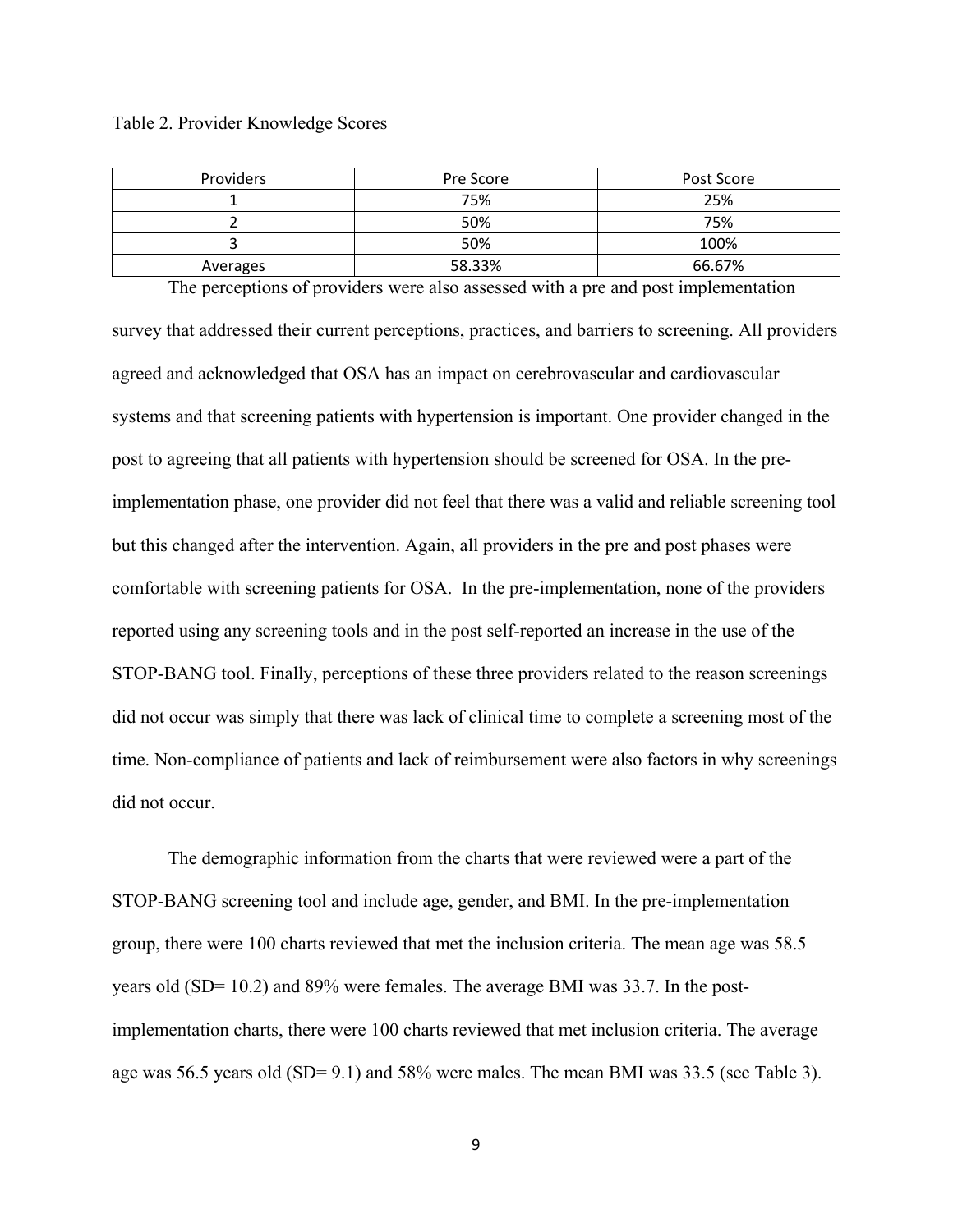Age was similar for both groups but gender distribution was significantly different with a shift from mostly females to a more even split with the majority being males.

|            | Pre $N=100$              | Post $N=100$             |        |
|------------|--------------------------|--------------------------|--------|
|            |                          |                          |        |
|            | <i>Mean</i> (SD) or $\%$ | <i>Mean</i> (SD) or $\%$ |        |
|            | 58.5 (10.2)              | 56.5(9.1)                | 0.14   |
| Age<br>Sex |                          |                          | < 0.01 |
| Male       | $11\%$                   | 58%                      |        |
| Female     | 89%                      | 42%                      |        |
|            |                          |                          |        |
| <b>BMI</b> | 33.7(7.1)                | 33.5(6.9)                | 0.82   |

Table 3. Descriptive statistics of the study samples

 Data that was extracted from the chart reviews included questions that would be reviewed from administering the STOP-BANG screening tool. Overall, there were only 2% of people screened with STOP-BANG in the pre and 7% in the post phase (see Table 4).

Table 4. Audit tool for chart reviews

|                     | Pre $N=100$ | Post $N=100$ | n    |
|---------------------|-------------|--------------|------|
| Screened with STOP- |             |              |      |
| <b>BANG</b>         |             |              |      |
| Yes                 | $2\%$       | $7\%$        | 0.09 |
| No                  | 98%         | 93%          |      |
| Snoring             |             |              |      |
| No                  | $1\%$       | $1\%$        | 0.40 |
| Yes                 | 28%         | 37%          |      |
| Not Assessed        | 71%         | 62%          |      |
| Tired               |             |              |      |
| N <sub>o</sub>      | 3%          | $5\%$        | 0.71 |
| Yes                 | 35%         | 37%          |      |
| Not Assessed        | 62%         | 58%          |      |
| Apnea               |             |              |      |
| N <sub>o</sub>      | $3\%$       | 14%          | 0.01 |
| Yes                 | 19%         | 20%          |      |
| Not Assessed        | 78%         | 66%          |      |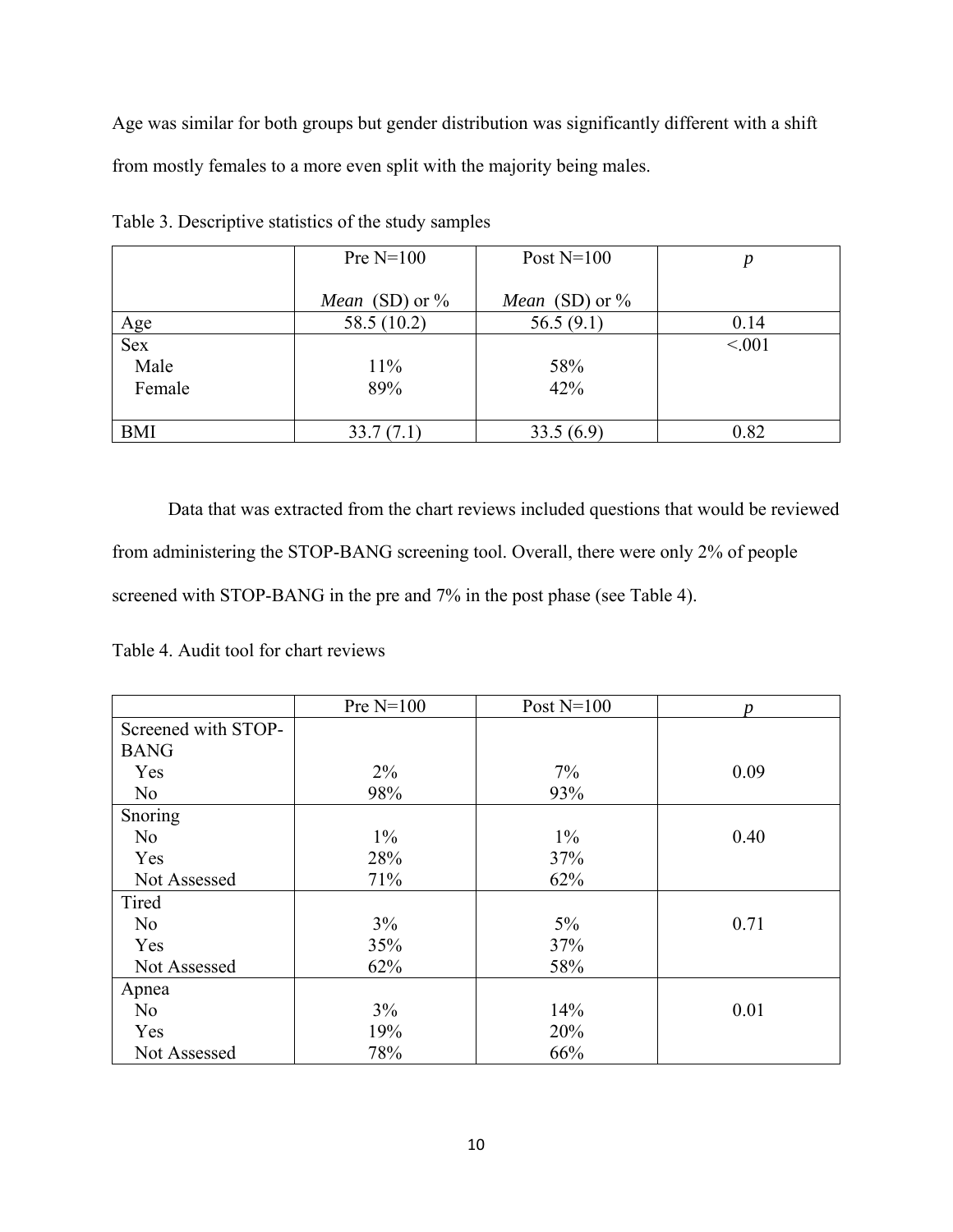As there was no increase in the use of the STOP-BANG tool the primary investigator determined potential scores that would have been elicited if the STOP-BANG tool had been performed using information that was found in the patient's chart. Scores ranged between one and seven with a median of three in both phases of the study (see Table 5). For patients in the post-implementation phase, 27% had potential scores that would be considered high risk that would need further evaluation by polysomnography or a referral to a pulmonologist. Twenty-two percent of patients scored a four on the STOP-BANG tool and would be considered moderate risk. More clinical information would need to be determined by asking all of the questions in the STOP-BANG tool as they may score higher if more information was available. Overall, in the post-implementation phase, there are 78% of these patients that if screened may have warranted polysomnography. The pre-implementation phase was similar with 58% of patients needing further evaluation. Potential STOP-BANG scores can be found in Table 6.

Table 5. Mann-Whitney U test for STOP-BANG scores

|       | Median | Lower<br>Quartile | Upper<br>Quartile | Minimum | Maximum |
|-------|--------|-------------------|-------------------|---------|---------|
| Pre   |        |                   |                   |         |         |
| Post  |        |                   |                   |         |         |
| 0.002 |        |                   |                   |         |         |

p= 0.002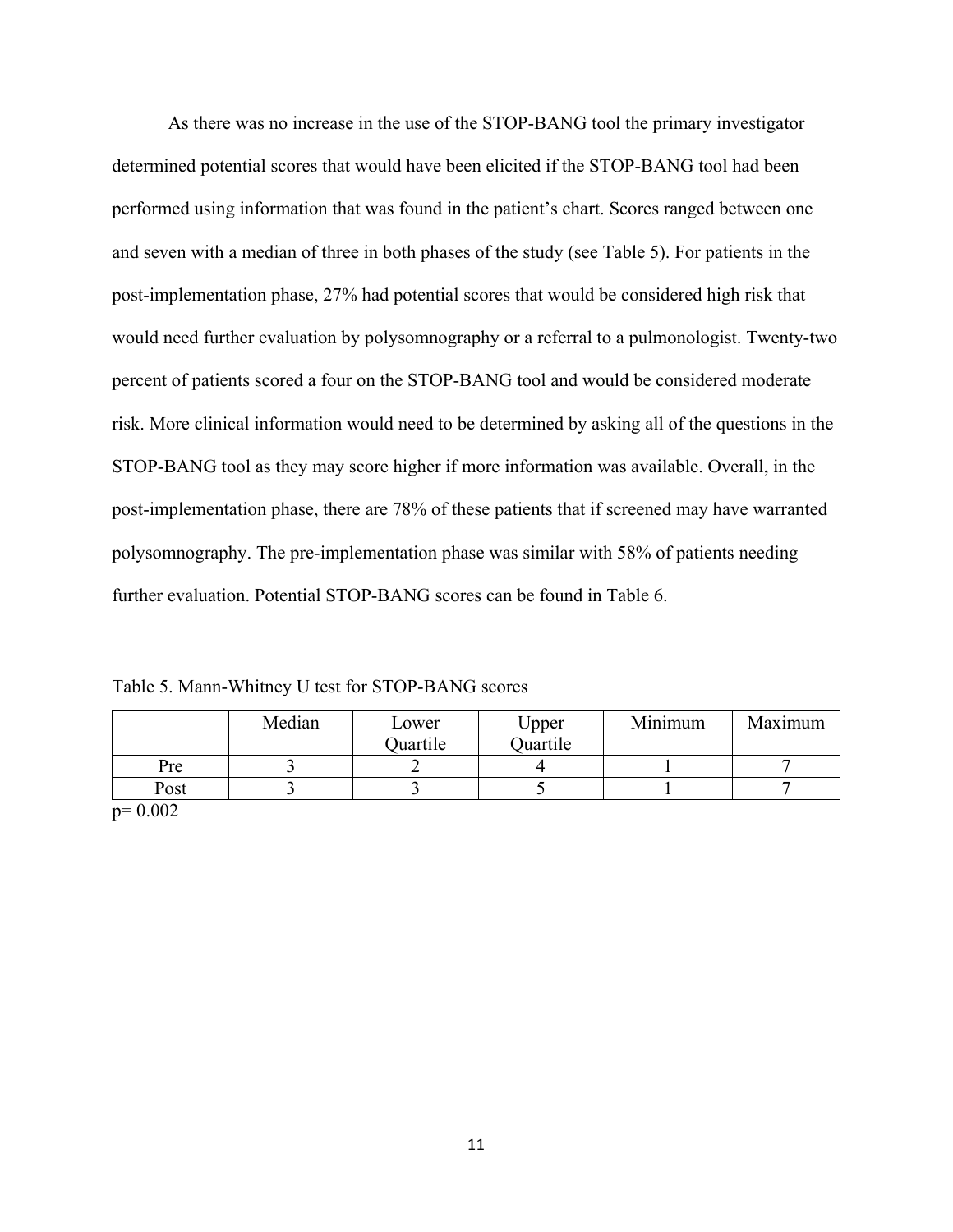|                      | <b>STOP-BANG Scores</b> | Pre $n=100$ | Post $n=100$ |
|----------------------|-------------------------|-------------|--------------|
| <b>LOW RISK FOR</b>  |                         | $5\%$       | $2\%$        |
| <b>OSA</b>           |                         |             |              |
|                      | $\mathcal{D}$           | 37%         | 20%          |
|                      | TOTAL %                 | 42%         | 22%          |
| <b>MODERATE RISK</b> |                         | 28%         | 29%          |
|                      |                         | 12%         | 22%          |
|                      | TOTAL %                 | 40%         | 51%          |
| <b>HIGH RISK</b>     |                         | 10%         | 11%          |
|                      | h                       | 6%          | 11%          |
|                      | ┑                       | $2\%$       | $5\%$        |
|                      | 8                       | $0\%$       | $0\%$        |
|                      | TOTAL %                 | 18%         | 27%          |

Table 6. Potential STOP-BANG scores

## **Discussion**

The results did not show a significant difference in the implementation of the use of the STOP-BANG screening tool. There were two patients out of one hundred screened in the preimplementation phase, one of which was done by a provider outside of the primary care office. The other screening was done by a provider in the selected primary care office. In the post cohort of this study, there were seven patients that were screened using the STOP-BANG tool. Of the seven patients, five patients scored as high risk for sleep apnea and two were considered moderate risk. Of the five that were considered high risk, three were appropriately referred for sleep studies. For the moderate risk patients, the provider would need to refer based on their clinical judgment on factors such as comorbidities.

When looking at elements that were not assessed, 62% of patients were not assessed for snoring, 58% were not assessed for being tired, and 66% were not assessed for having any observed apnea. These scores account for the 80% of people who are undiagnosed. While not all of these patients would have sleep apnea or be at risk for sleep apnea there were many patients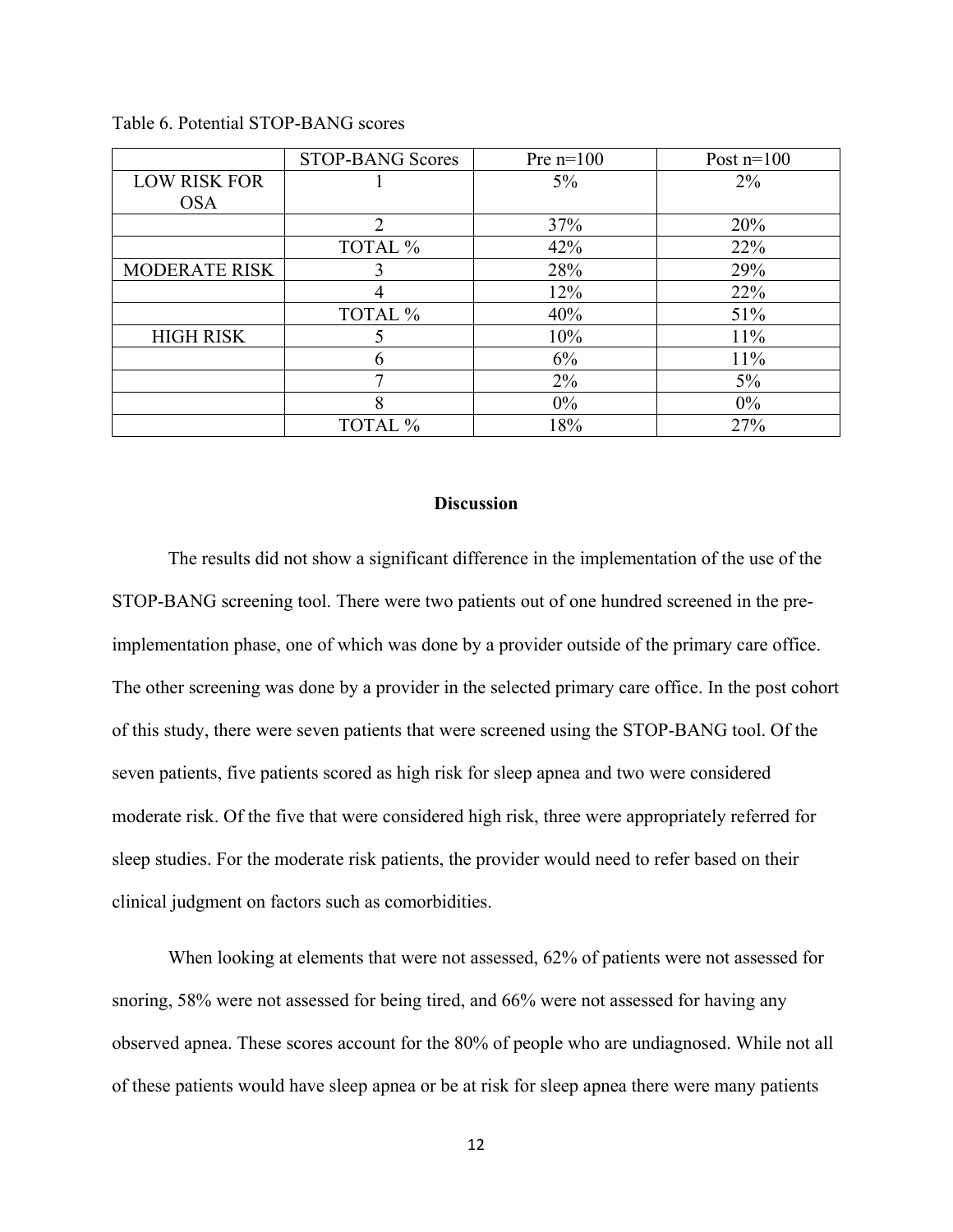that were scored as a 4 which is considered a moderate risk that needs more information obtained by asking the questions from the STOP-BANG tool. It is likely that many would fall into a higher risk group. For patients in the post-implementation phase, there were 22% of patients that scored a 4. Many of these patients would be considered as a missed opportunity because if the provider had gotten more information then they might have become a 5 and be now considered as a high-risk patient. Many patients would be able to tell you if they snored or if they do not feel rested or are tired during the day although observed apnea may be harder to know unless there is a partner sleeping next to the patient to help answer this question. Assessing all risk factors and elements of the STOP-BANG tool is essential to elicit a score to determine the risk for sleep apnea.

There were no potential STOP-BANG scores of a maximum score of 8 because 96% of patients did not have a documented neck circumference. Many of the patients who received a score of 7 may have been an 8 if there was one documented. Neck circumference is also a missed opportunity for many of the patients that scored a 4 on their STOP-BANG screening as this may have bumped them into the high-risk category. Many patients who were obese and would get a point for this would also get a point for their larger neck sizes. Knowing this piece of information would also help to identify those who are more a high risk.

#### **Limitations**

Limitations that were identified in this study include a small sample size, study design, and the educational intervention. There were only three providers that participated in this study. Assessing their knowledge and perceptions gives us a narrow view of all providers as this may vary. Also, evaluating only one practice site makes it difficult to generalize the results from this study to other potential practices.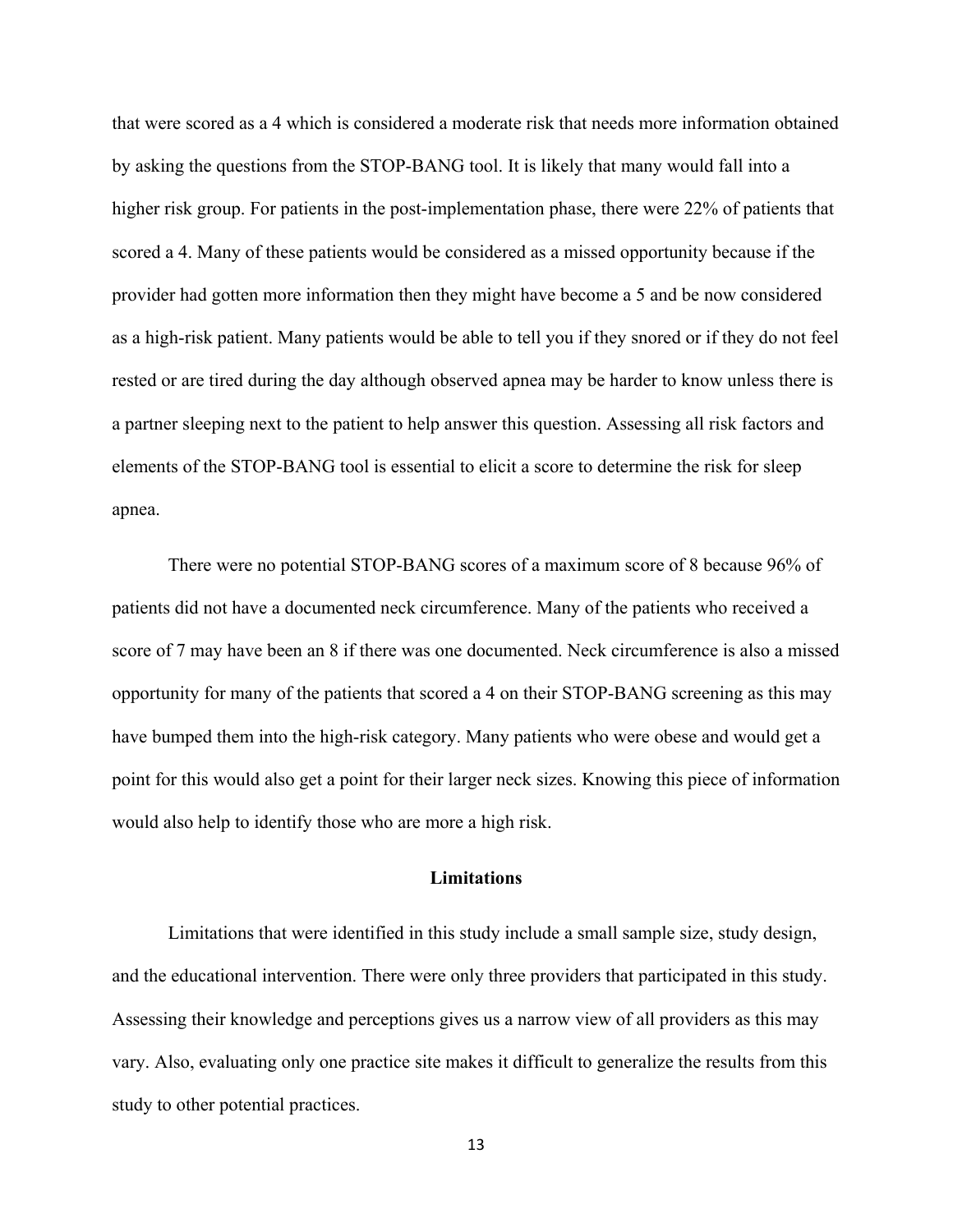The study design is also a limitation in that additional information should have been extracted from the charts. Discussing other comorbidities such as myocardial infarction and stroke would place a larger emphasis on the importance of screening patients with OSA. This could also be used as a marker for more patient populations that should be screened in the primary care setting.

 Finally, the educational intervention is a limitation due to the fact that there should have been multiple modes of content delivery to enhance the retention rates of the education provided. Education was given in a face to face manner. Handouts should be considered as well as a teachback method to make sure that the information was heard and received by the participants. Also, the intervention should have had better reinforcement. In this study, the primary investigator visited the site at the midway mark to check to see if there was any additional information needed for screening patients. During this time, education was reinforced verbally. The timing of the follow-up education was done at the beginning of the day before patients were seen or in between patients individually with each of the participating providers. Determining what time was best for the providers to hear this information may have helped them be more engaged.

#### **Practice Implications**

Patients with hypertension need to be screened for sleep apnea. This study showed the feasibility of the use of the STOP-BANG tool and that providers are open to this screening method. There currently is no specific tool that has been adopted by the healthcare organization. This needs to occur in order for all providers to know what the standard for their organization is surrounding sleep apnea. With the adoption of one tool, there also needs to be a specific place to document this information as there is currently no template in the electronic medical record. This makes it difficult to document and keep track of what screenings have been performed.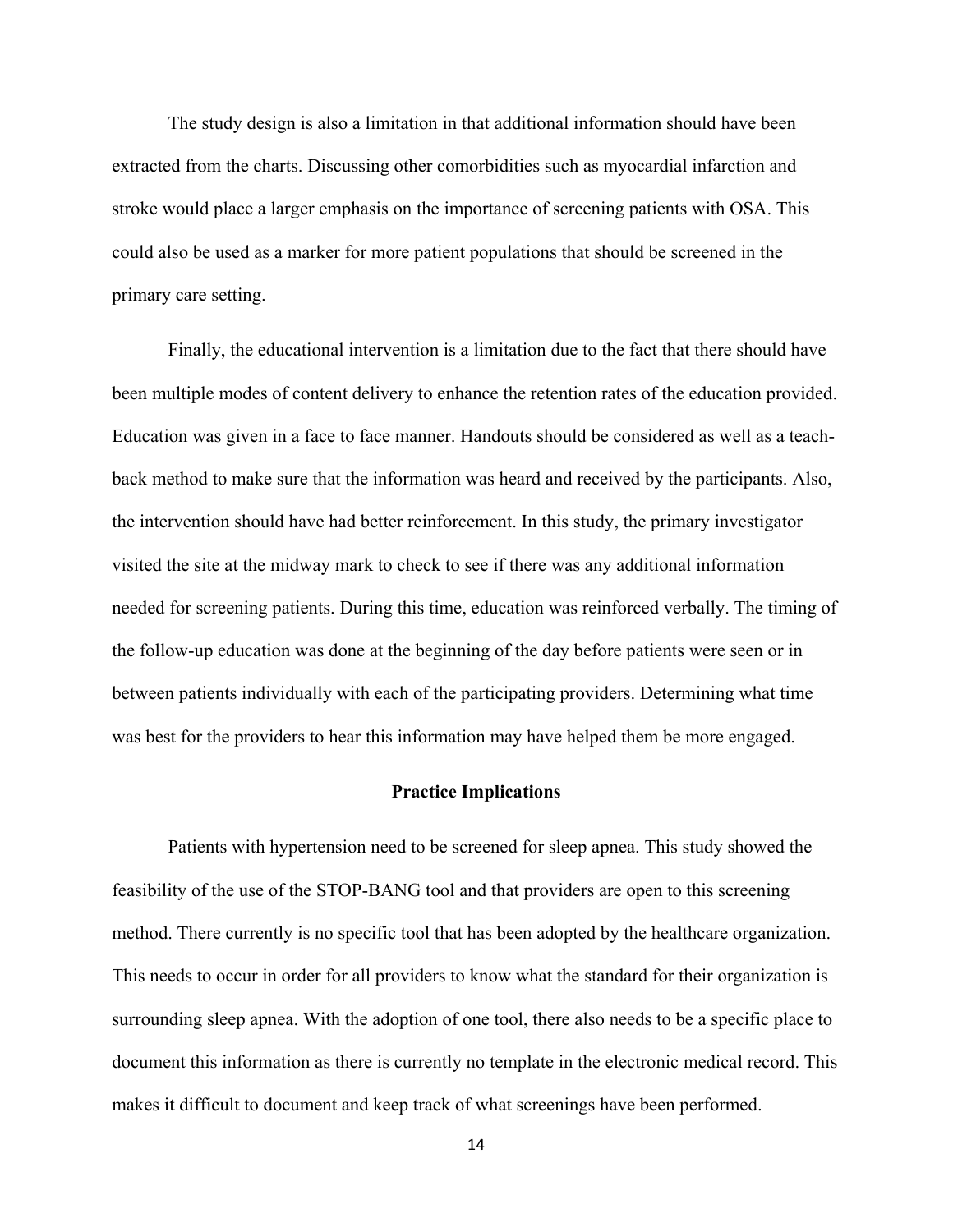Anesthesia providers currently use the STOP-BANG tool in the perioperative setting. Once they have documented a score it is not easily seen or transferred into the primary care setting for further evaluation. By adopting one tool and having a specific place to document this transfer of information may increase diagnosis of sleep apnea in patients.

Finally, this screening tool should be performed on patients at their annual well visits. In this study, the screening was to take place at any appointment where a patient's hypertension may have been addressed. With many competing priorities the screening tool may have been left out due to lack of time to address all of the patient's needs. At annual well visits, many other screening tools are addressed and this could be an addition to those to ensure that it is performed.

## **Conclusion**

Sleep apnea is an essential disease process that needs to be screened for in the primary care setting. Results of this study indicate that providers concur with the importance of screening and are conscious of the tie between sleep apnea and hypertension. Overall, this study did not improve screening rates of sleep apnea and had poor compliance of screening patients. However, providers acknowledged the importance of screening patients with hypertension, were open to using a screening tool and showed potential. Effective screening tools exist but effective strategies to bring this evidence to practice need to be explored further.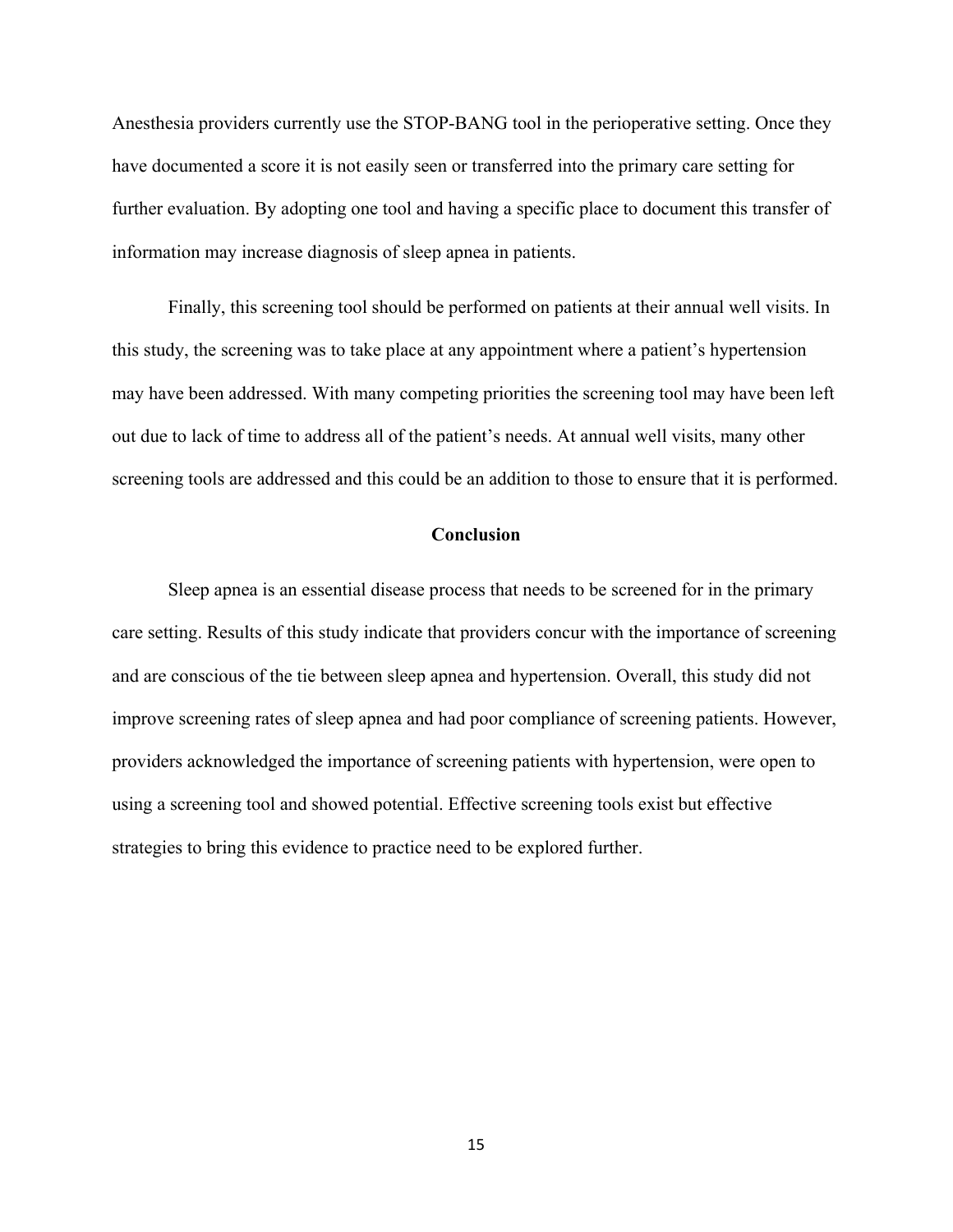#### **References**

- American Sleep Apnea Association. (2015). Retrieved from http://www.sleepapnea.org/i-am-ahealth-care-professional.html
- Centers for Disease Control. (2016). High Blood Pressure Fact Sheet. Retrieved from http://www.cdc.gov/dhdsp/data\_statistics/fact\_sheets/fs\_bloodpressure.htm
- Centers for Disease Control. (2009). Insufficient Sleep among Kentucky Adults Fact Sheet. Retrieved from http://www.cdc.gov/sleep/publications/factsheets.html
- Chung, F., Yang, Y., Liao, P. (2013). Predictive Performance of the STOP-Bang Score for Identifying Obstructive Sleep Apnea in Obese Patients. *Obesity Surgery The Journal of Metabolic Surgery and Allied Care.* 2050-2057.
- Dopp, J., Reichmuth, K., & Morgan, B. (2007). Obstructive sleep apnea and hypertension: Mechanisms, evaluation, and management. *Curr Hypertens Rep, 9*(6), 529-534.
- Drager, L.F., Genta, P.R., Pedrosa, R.P., et al. (2010) Characteristics and Predictors of Obstructive Sleep Apnea in Patients with Systemic Hypertension. *The American Journal of Cardiology,* 1135-1139
- Keshava, K., Bansal, R., Weingarten, J.A., Juan, G., Jafri, S. 2014. Stop-Bang for Obstructive Sleep Apnea screening in the Primary Care Setting. *American Journal of Respiratory Critical Care Medicine.* 189.
- Konecny, T., Kara, T., Somers, V.K. (2014). Obstructive Sleep Apnea and Hypertension. *American Heart Association Journal.* 63:203-209